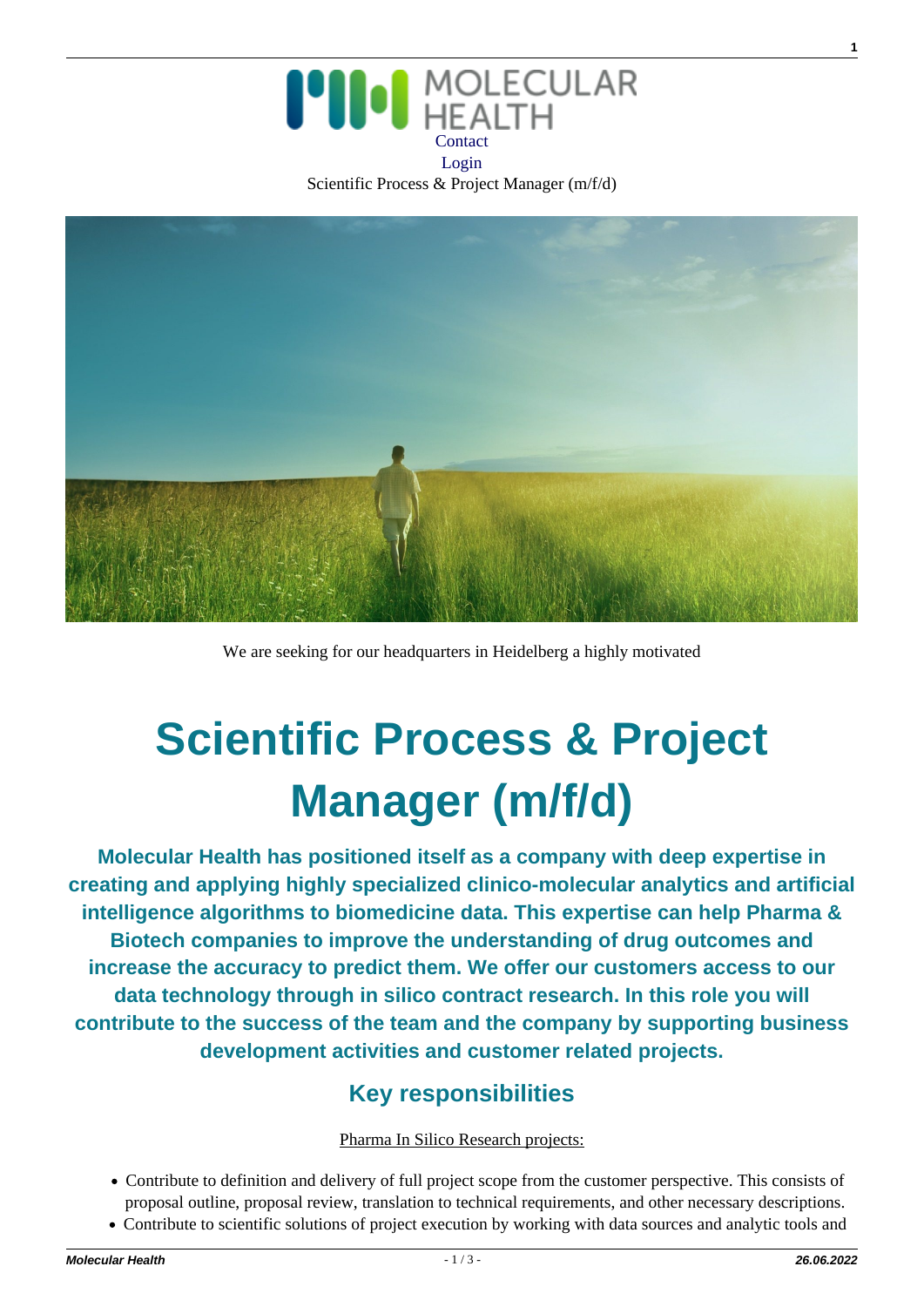studying and summarizing the relevant scientific literature.

- Assist in the planning and steering of pharma in silico projects (including coordination with internal and external stakeholders).
	- Contribute to delivering results as presentations, posters, and written reports to the customer.

Business Development support:

Facilitate planning and ensure regular follow-up of the business unit project pipeline.

• Support with design and delivery of visually compelling and technically and scientifically rigorous presentations, reports, materials, for pitching of projects, prototyping of deliverables and for presentation of project results to customers.

Fulfill project-specific tasks and responsibilities as described in the personal targets.

### **Your skills and qualifications**

- Sc. or PhD. in molecular biology, molecular medicine, pharmacology or equivalent, e.g., specialization in disease-drug biology
	- Solid understanding of project management processes
		- Solid grasp of statistics and data science
		- Preferably previous experience with data analysis
	- Ability to work independently and to deliver high quality results under time pressure
		- Knowledge of molecular biology and pharmacology
- Good communication skills and a team-oriented work-ethic. Preferred, but not required, previous experience in scientific or technical consulting in the healthcare sector and a strong interest in information technology and software

#### **We offer**

- An innovative, exciting international company that values employees who can think outside of the box, who want to make a difference and strike out in a new direction
- A challenging, stimulating scientific and professional environment with a focus on innovation and on the continuous development of our company
	- A modern working environment in a new office building
	- A multicultural team and attractive company events, together with an open culture of trust
		- Excellent location in the center of Heidelberg
		- Opportunities for personal development in a global company
		- Competitive compensation and attractive benefits package, flexible working models

**We are looking forward to receiving your complete application (cover letter, CV and certificates), in English or German, including your salary expectations and earliest start date.**

**Please send it via email to Thorsten Vogt**

**2**